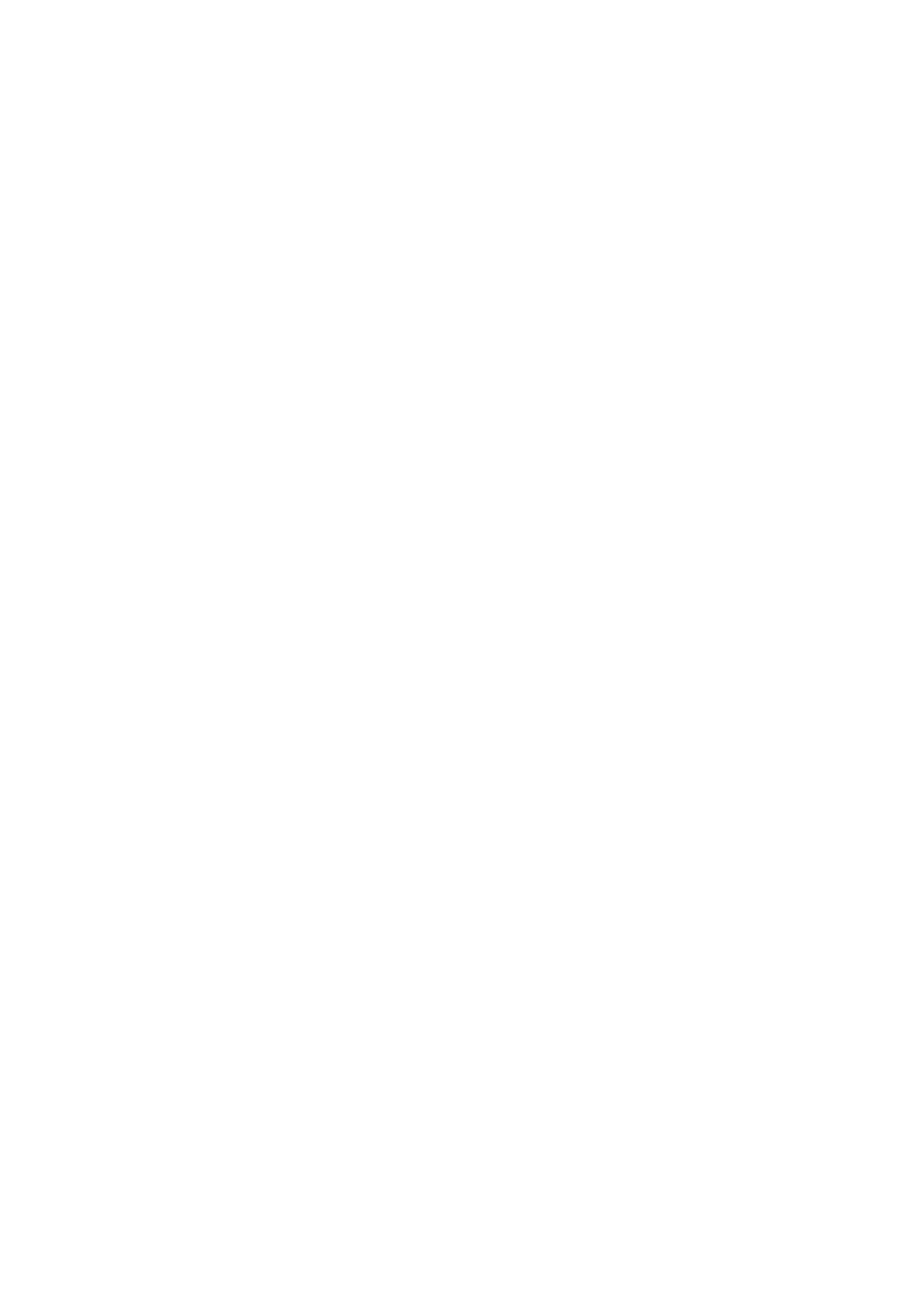## **Contents**

| <b>List of Figures</b><br>Ш |     |                       |  |                |  |  |  |  |
|-----------------------------|-----|-----------------------|--|----------------|--|--|--|--|
|                             |     | <b>List of Tables</b> |  | Ш              |  |  |  |  |
| 1                           |     | <b>Metallization</b>  |  | 1              |  |  |  |  |
|                             | 1.1 |                       |  | $\mathbf{1}$   |  |  |  |  |
|                             | 1.2 |                       |  | $\overline{2}$ |  |  |  |  |
|                             |     | 1.2.1                 |  | $\overline{2}$ |  |  |  |  |
|                             |     | 1.2.2                 |  | $\overline{2}$ |  |  |  |  |
|                             |     | 1.2.3                 |  | 3              |  |  |  |  |
|                             |     | 1.2.4                 |  | $\overline{4}$ |  |  |  |  |
|                             | 1.3 |                       |  | $\overline{4}$ |  |  |  |  |
|                             |     | 1.3.1                 |  | $\overline{4}$ |  |  |  |  |
|                             |     | 1.3.2                 |  | 5              |  |  |  |  |
|                             |     | 1.3.3                 |  | 9              |  |  |  |  |
|                             | 1.4 |                       |  | 12             |  |  |  |  |
|                             |     | 1.4.1                 |  | 12             |  |  |  |  |
|                             |     | 1.4.2                 |  | 15             |  |  |  |  |
|                             | 1.5 |                       |  | 16             |  |  |  |  |
|                             |     | 1.5.1                 |  | 16             |  |  |  |  |
|                             |     | 1.5.2                 |  | 16             |  |  |  |  |
|                             |     | 1.5.3                 |  | 16             |  |  |  |  |
|                             |     | 1.5.4                 |  | 17             |  |  |  |  |
|                             |     | 1.5.5                 |  | 18             |  |  |  |  |
|                             |     |                       |  |                |  |  |  |  |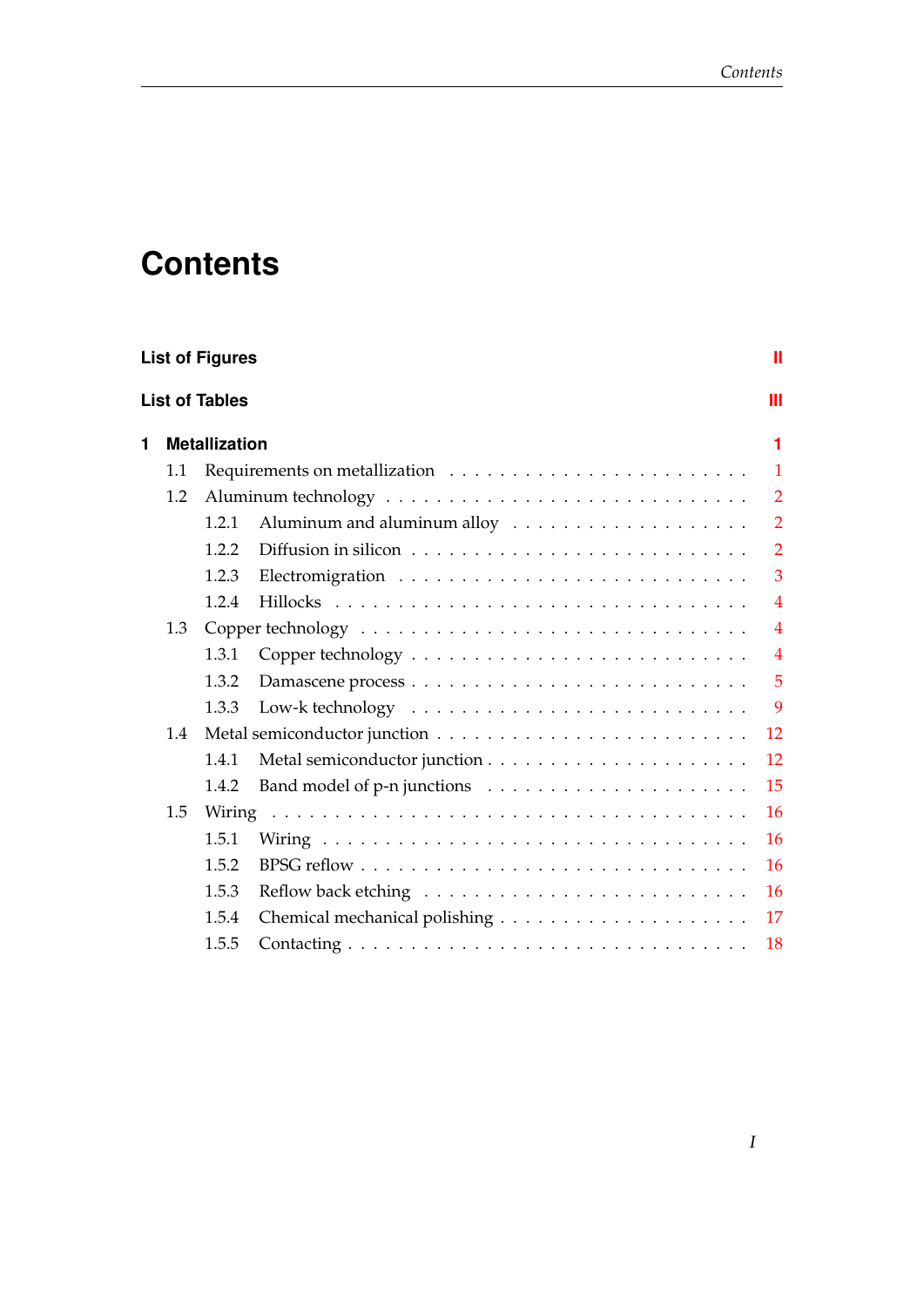# <span id="page-3-0"></span>**List of Figures**

| 1.1 |                                                                   | $\overline{2}$ |
|-----|-------------------------------------------------------------------|----------------|
| 1.2 |                                                                   | 3              |
| 1.3 | Barrier layer between aluminum and silicon                        | 3              |
| 1.4 |                                                                   | 4              |
| 1.5 |                                                                   | 6              |
| 1.6 |                                                                   | 6              |
| 1.7 | Final structure after etch and copper deposition                  | 7              |
| 1.8 | Damascene stack after metallization and CMP                       | 7              |
| 1.9 |                                                                   | 8              |
|     |                                                                   | 8              |
|     | 1.11 Damascene stack after metallization and CMP                  | 9              |
|     | 1.12 Traditional capacitor and crossing of two conductors         | 9              |
|     | 1.13 Relative static permittivity against porosity                | 11             |
|     |                                                                   | 12             |
|     |                                                                   | 13             |
|     |                                                                   | 13             |
|     |                                                                   | 14             |
|     |                                                                   | 14             |
|     | 1.19 Band model after the contact of metal and p-semiconductors   | 15             |
|     | 1.20 Band model at the interface of n- and p-doped semiconductors | 15             |
|     |                                                                   | 17             |
|     |                                                                   | 17             |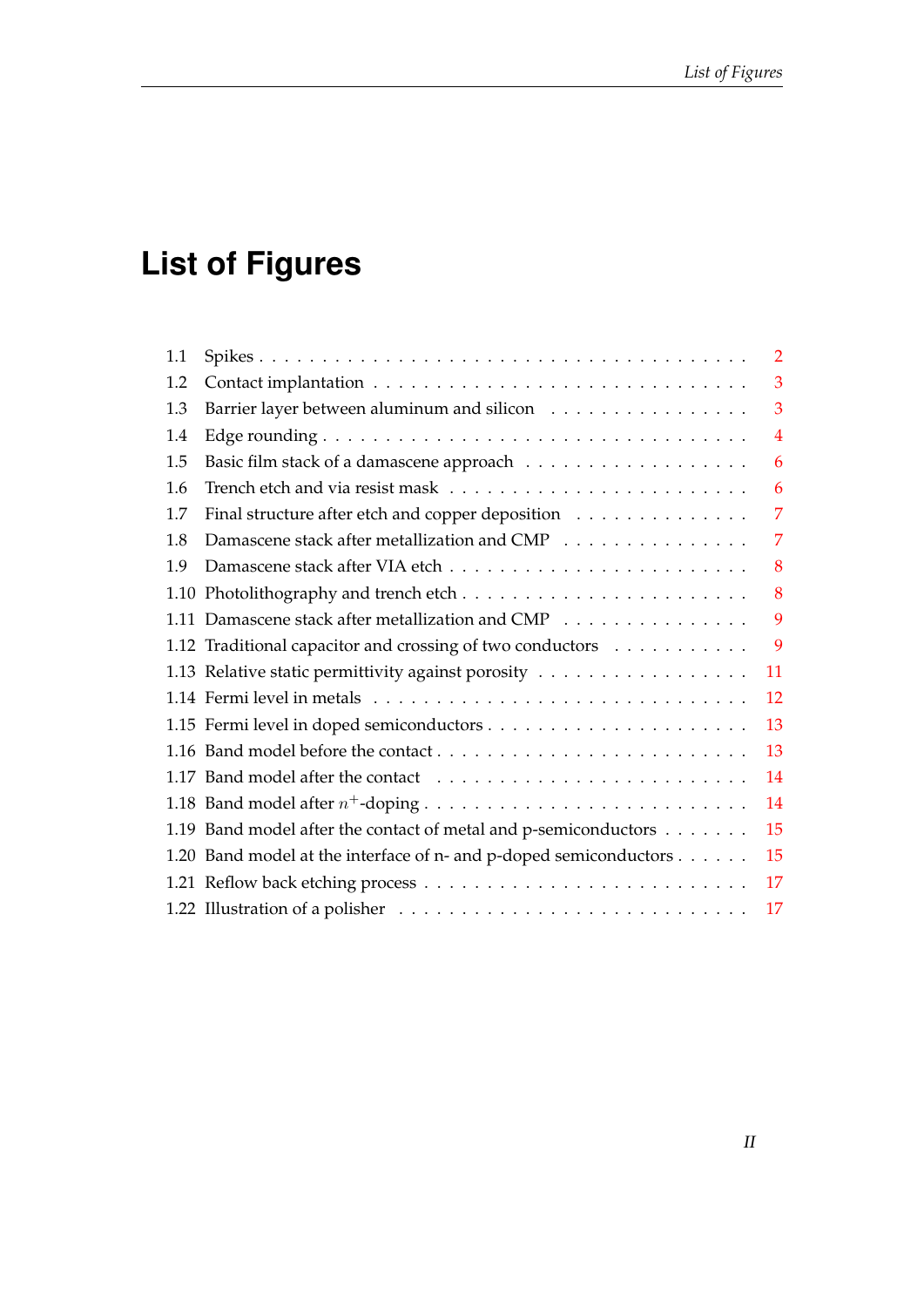## <span id="page-4-0"></span>**List of Tables**

|--|--|--|--|--|--|--|--|--|--|--|--|--|--|--|--|--|--|--|--|--|--|--|--|--|--|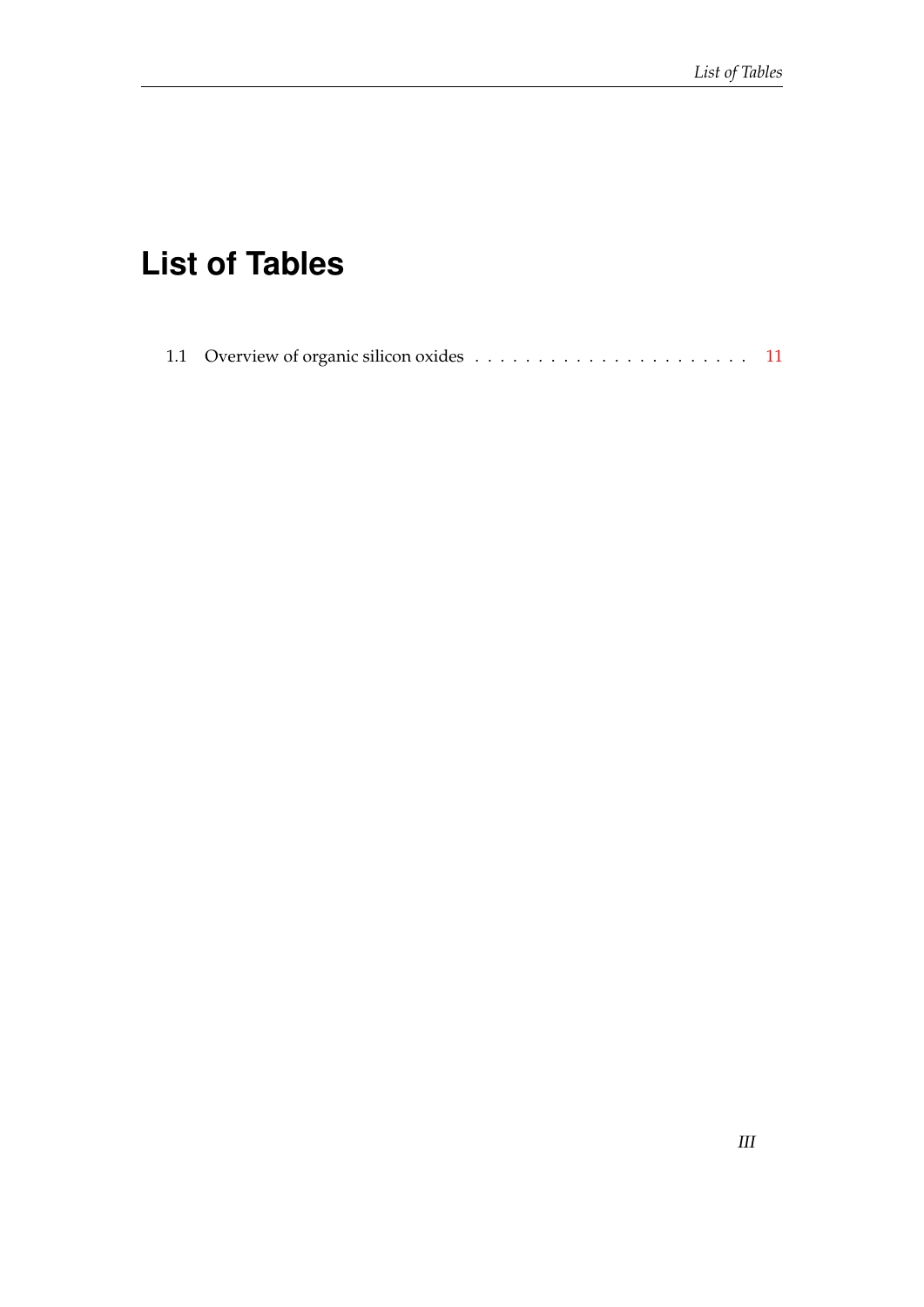## <span id="page-5-0"></span>**1 Metallization**

### <span id="page-5-1"></span>**1.1 Requirements on metallization**

The metallization realizes contacts to the doped regions in semiconductor manufacturing with conducting paths. From here the connectors are lead to the edge of the microchip to finally connect it to the package or for testing reasons.

Following requirements are essential for metallizations in integrated micro electronic devices:

- excellent adhesion on silicon oxides (insulators between metallization layers)
- high ampacity, low resistance
- low contact resistance between metal and semiconductor
- simple processes to deposit the metallization layers
- low susceptibility to corrosion for long life times
- excellent contacting with wire bonds
- possibility to integrate stacked layers
- high purity of the metal

Aluminum meets many of this requirements and therefore has been the material of choice for many years. However, since structures are getting smaller and smaller, aluminum can't fulfill the requirements any longer. For this reason, copper will replace aluminum in the future.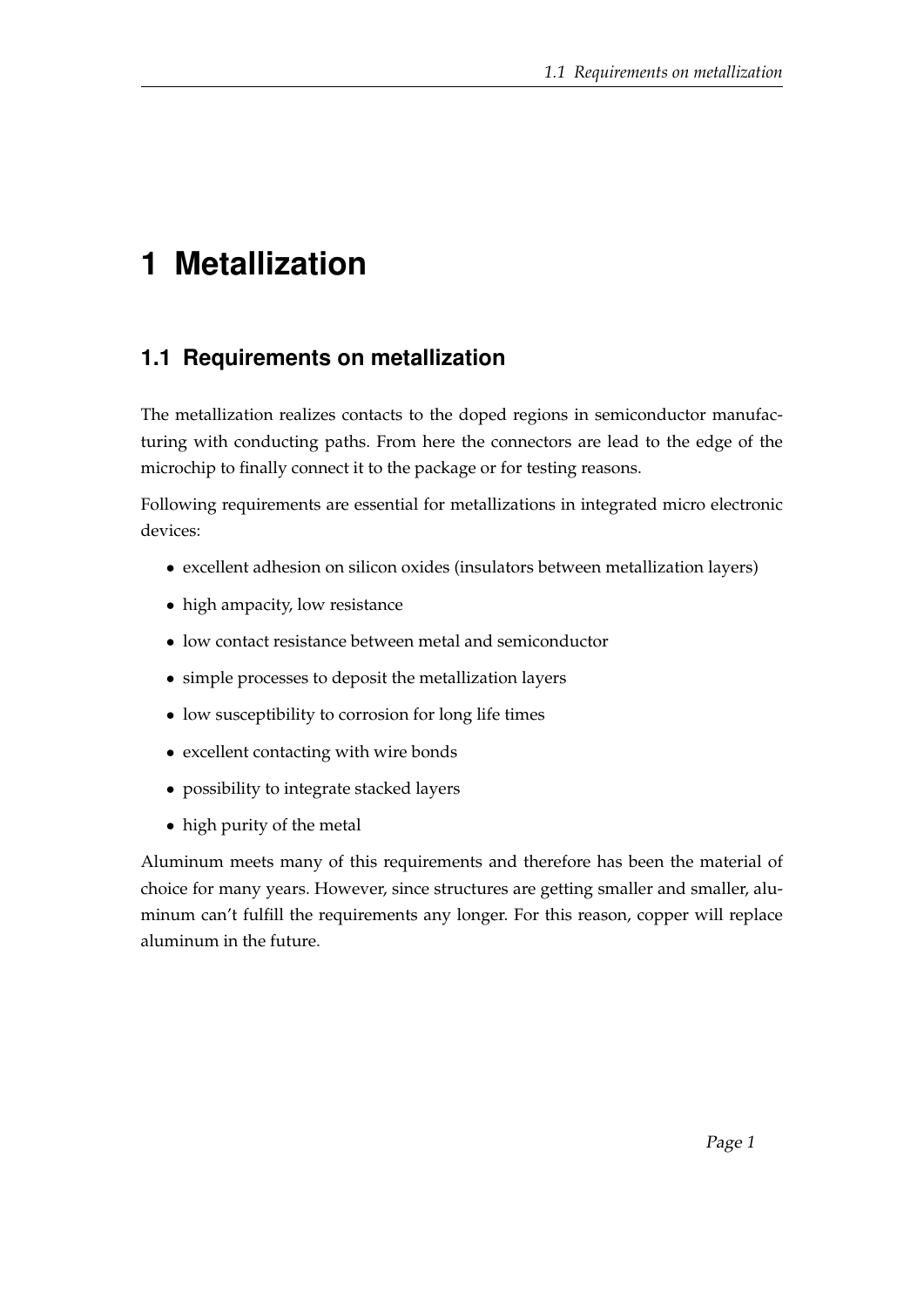## <span id="page-6-0"></span>**1.2 Aluminum technology**

#### <span id="page-6-1"></span>**1.2.1 Aluminum and aluminum alloy**

Because of its properties aluminum and its alloys are widely used for wiring in microchips:

- excellent adhesion on SiO2 and interlayers as BPSG or PSG
- excellent contacting with wire bonds (ie gold and aluminum wires)
- low electrical resistance  $(3 \mu \Omega \cdot cm)$
- simple to structure in dry etch processes

Aluminum fulfills the requirements in electrical toughness and resistance against corrosion only partial. Metals like silver or copper have better properties, however, these metals are more expensive and cannot be etched in dry etching this easily.

#### <span id="page-6-2"></span>**1.2.2 Diffusion in silicon**

The use of pure aluminum leads to a diffusion of silicon into the metal. The semiconductor reacts with the metallization at only 200-250 ◦C. This diffusion of silicon causes cavities at the interface of both materials which are then filled by aluminum. Thus leads to spikes which can cause short circuits if they reach through the doped regions into the silicon crystal beneath.

<span id="page-6-3"></span>

Fig. 1.1: Spikes

The size of these spikes depends on the temperature at which the aluminum was deposited onto the wafer. To avoid spikes there are several possibilities. A deep ion implantation - contact implantation - can be introduced at the location of the vias. Thus the spikes do not reach into the substrate.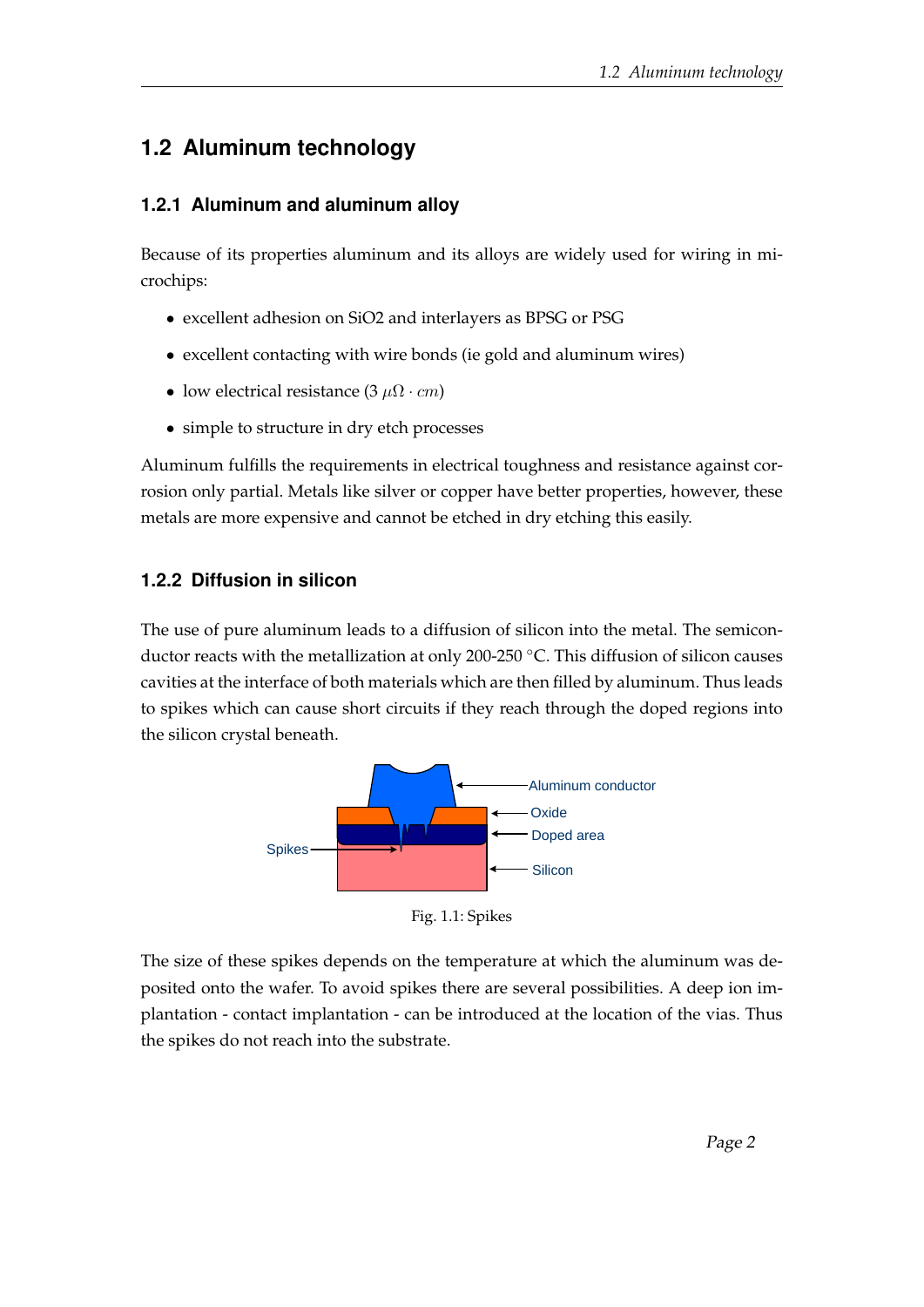<span id="page-7-1"></span>

Fig. 1.2: Contact implantation

The disadvantage is that there has to be an additional process step, furthermore the electrical properties change because the doped regions are enlarged.

Instead of pure aluminum an alloy of aluminum and silicon can be used (silicon 1-2 %). Because the aluminum now already contains silicon there will be no diffusion out of the substrate. However, if the vias are very small, the silicon can drop out at the contact area and result in an increased resistance.

<span id="page-7-2"></span>For contacts with a high quality a separation of aluminum and silicon is essential. A barrier of different materials (e.g. titan, titan nitride or tungsten) is deposited. To avoid an increased contact resistance at the interface of titan in silicon a thin layer of titan silicide is used.



Fig. 1.3: Barrier layer between aluminum and silicon

#### <span id="page-7-0"></span>**1.2.3 Electromigration**

A high current density results in a friction of electrons and fixed metal ions. The ions are moved due to collisions with the electrons. At locations with small cross sections the current density increases, thus more ions are moved and the cross section decreases which leads to a higher current density. In extreme case the aluminum wires can break.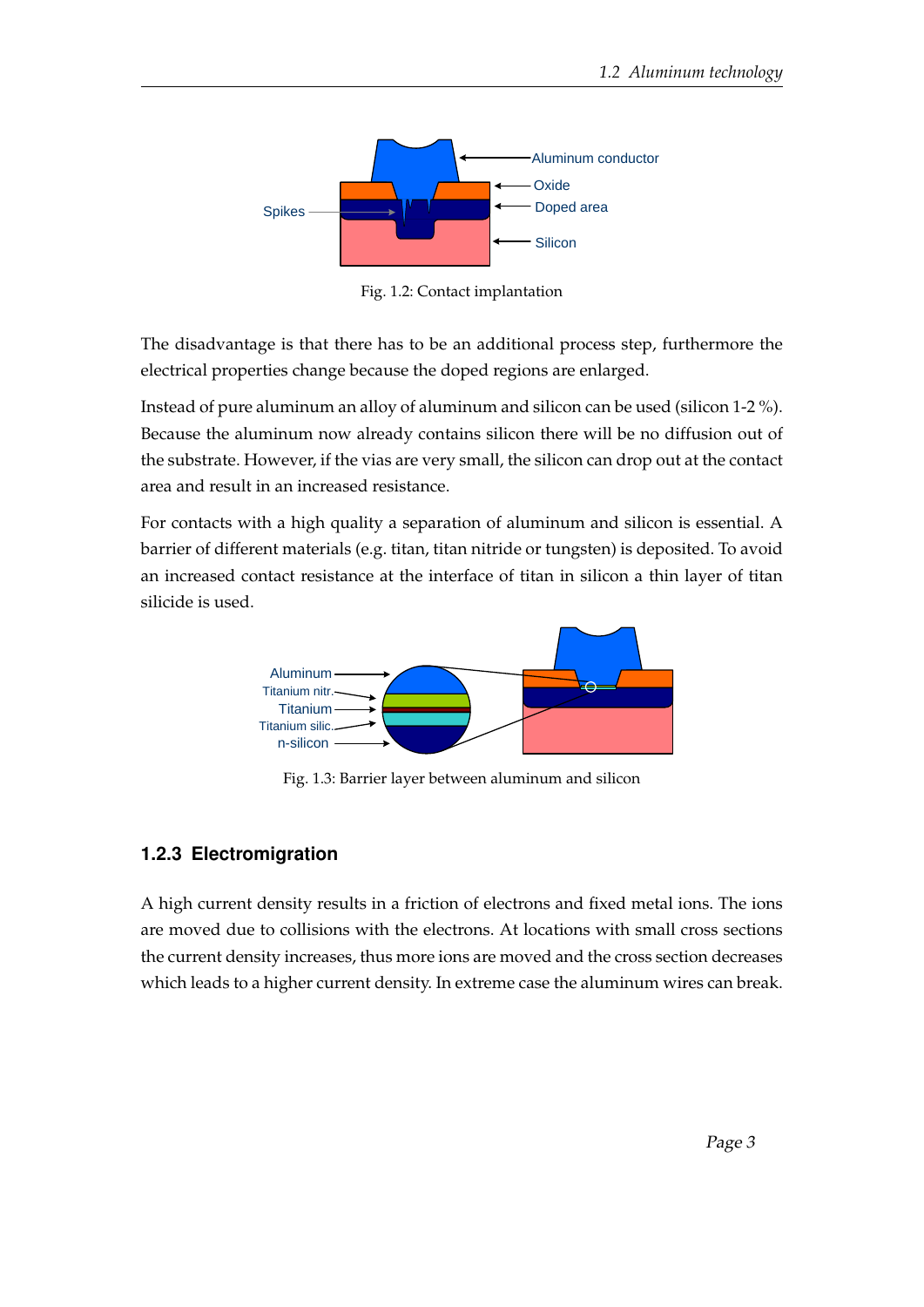#### <span id="page-8-0"></span>**1.2.4 Hillocks**

Electromigration leads to moved material which is accumulated on locations with a lower current density. This hillocks can break through adjacent layers and cause short circuits. In addition moisture can penetrate into the material and cause corrosion. Another reason for hillocks are different coefficients of thermal expansion. Layers expand in different ways due to heating which causes stress. To minimize strain additional layers with an adjusted coefficient of expansion can be deposited between the other layers (e.g. titan, titan nitride).

Further problems which can occure during metallization:

- **Diffracted expose:** the metal layer can reflect light in that way that adjacent regions are exposed. To avoid reflections an anti reflective coating can be deposited
- <span id="page-8-3"></span>• **Bad edge coverage:** on edges there can be increased aluminum growth, while in corners there is a decreased growth. Therefore edges have to be rounded:



Fig. 1.4: Edge rounding

The layout of the wires has to be planned exactly to avoid these issues. A small additive of copper in the aluminum can increase the life time by far. However, the structuring of the aluminum-copper conductors is much more difficult. To avoid corrosion, the surface is sealed with layers of silicon oxide, silicon tetranitride or silicon nitride. The material of the packages for microchips is some kind of ceramics because synthetic materials are not as resistant.

## <span id="page-8-1"></span>**1.3 Copper technology**

#### <span id="page-8-2"></span>**1.3.1 Copper technology**

Copper has significant advantages compared to aluminum and thus is a good alternative for ever smaller structures. The metal has a much lower resistance than aluminum and is much more efficient in view of power consumption; beacuse of the needs of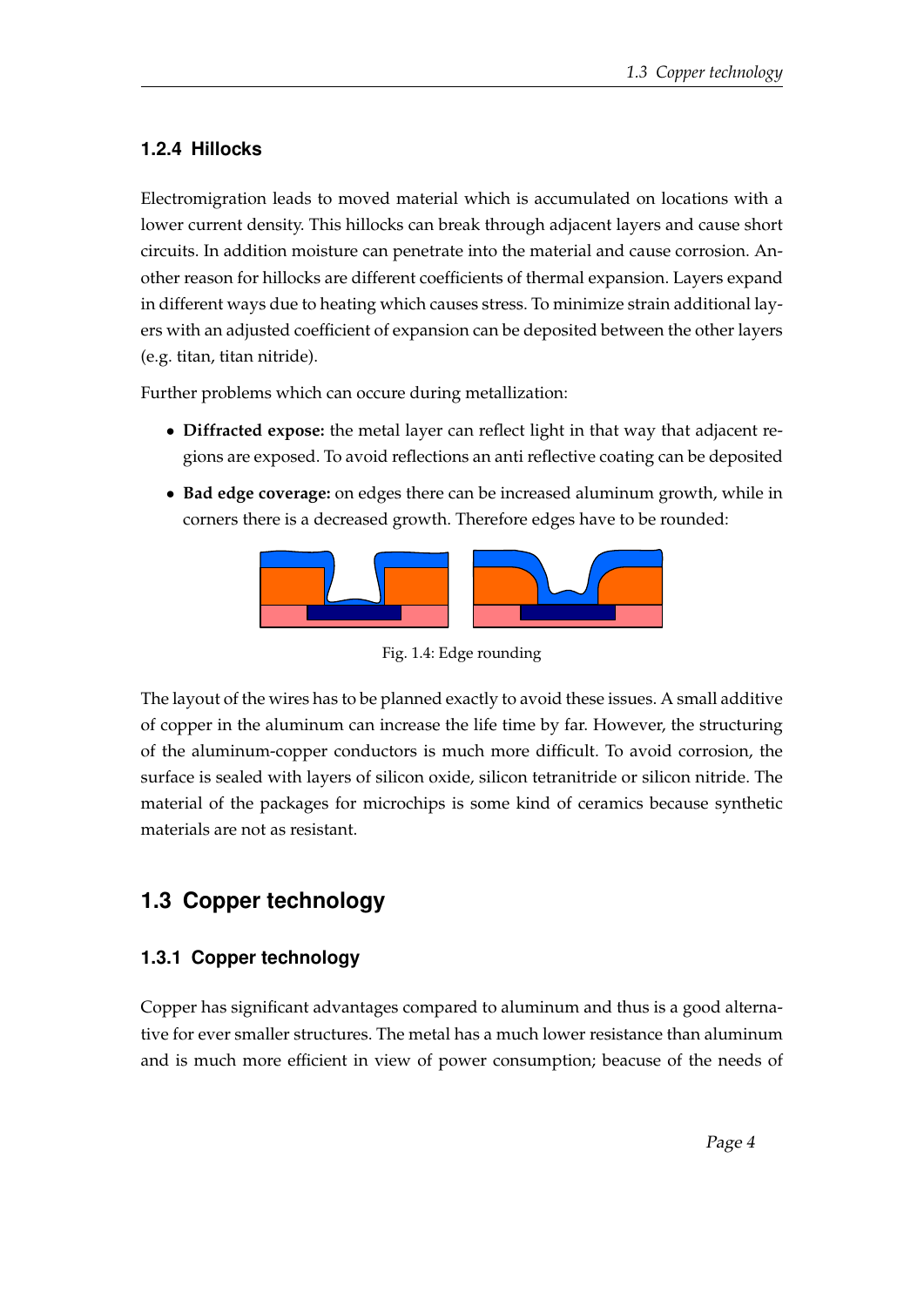smaller and smaller feature sizes, aluminum does not fulfill the electrical requirements any longer. Also the electromigration of copper is much less than of aluminum. A change-over can not be averted.

Copper, however, has the disadvantage that it contamintes alomst everything which gets in contact to it. Therefore areas and equipment on which copper is processed, have to be separated from others. In addition, copper is susceptible for corrosion as well as aluminum and has to be covered with a passivation layer. Another advantage of copper is, that there is no need of tungsten to connect the individual copper layers with each other, and therefore additional process steps are omitted as well as thermal issues at the interface of different materials. One of the biggest disadvantages in semiconductor device fabrication is, that copper can not be structured as easy as aluminum in dry etch processes.

The traditional subtractive process for structuring - as it is used for aluminum and other materials - is done as follows:

- deposition of the layer which has to be structured
- resist deposition, exposure and development
- transfer of the resist mask into the layer beneath via dry etching
- resist removal
- passivation

In copper technology one has to use not a subtractive but an additive method: the so called damascene process.

#### <span id="page-9-0"></span>**1.3.2 Damascene process**

The damascene process makes use of existent interlayer dielectrics in which the vias and trenches for conduction paths are etched. Subsequent, copper is deposited by CVD, PVD + reflow, or in electrochemical/galvanically processes. Finally, the copper is planished by chemical mechanical polishing (CMP).

The damascene process can be seperated into the single and dual damascene process and the latter can be seperated further into the VFTL (VIA First Trench Last) and the TFVL approach (Trench First VIA Last). In the following, both the TFVL as well as the VFTL process are described.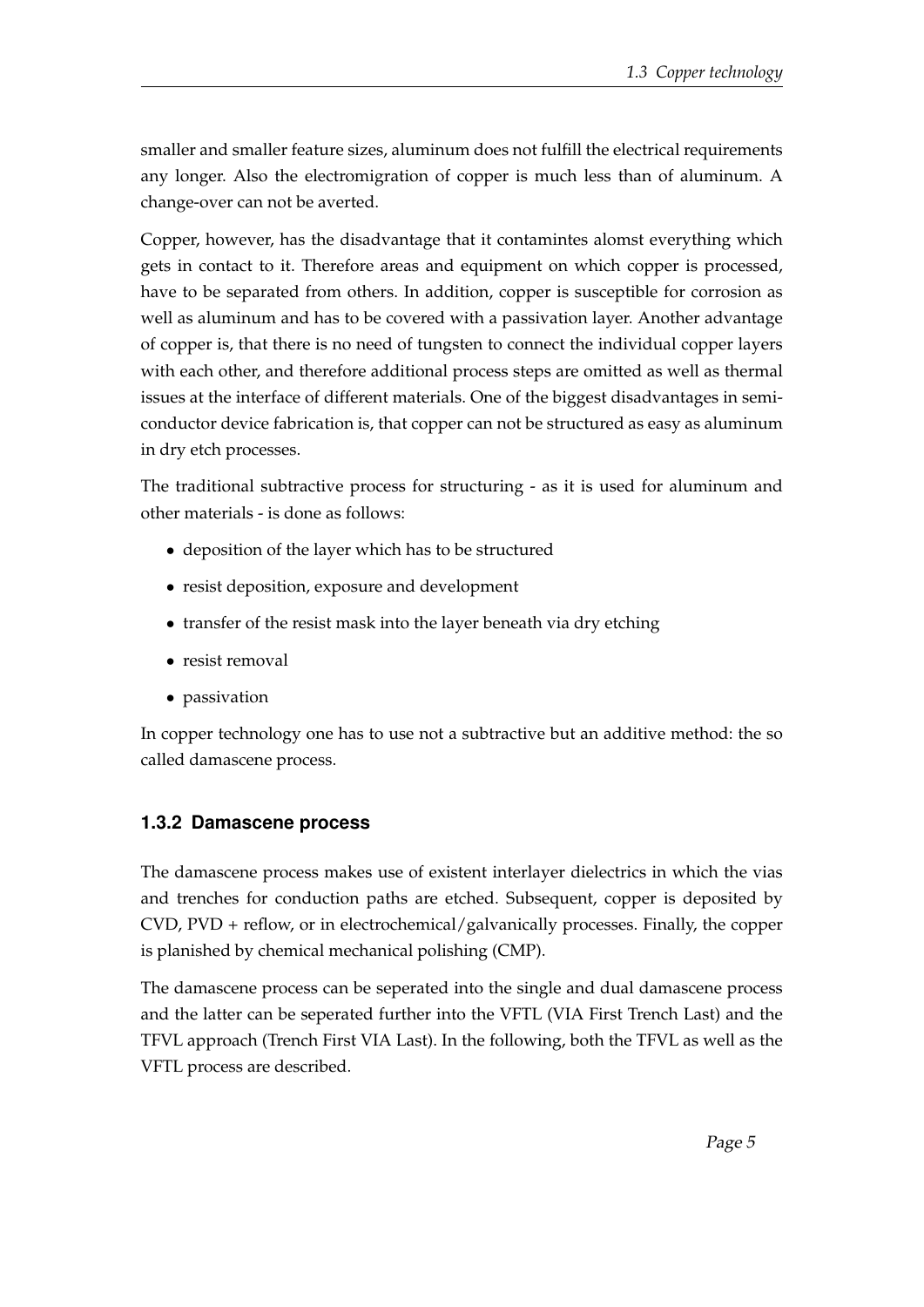#### **Dual damascene: Trench First VIA Last:**

On top of the wafer (in this example on an existing copper layer) different layers are deposited which act as protection, isolation or passivation layers. As an etch stop and protection against gaseous molecules, silicon nitride (SiN) or silicon carbide (SiC) can be used. As interlayer dielectric (ILD), materials with a low relative static permittivity are used, like silicon dioxide SiO<sub>2</sub>. Upon a resist mask is patterned.

<span id="page-10-0"></span>1. The wafer is coated with a resist layer which is structured in photolithography (Fig. [1.5\)](#page-10-0).



Fig. 1.5: Basic film stack of a damascene approach

<span id="page-10-2"></span><span id="page-10-1"></span>2. The hardmask (SiN) and the ILD are etched in a anisotropic dry etch process until the first etch stop layer (SiN) is reached. The resist is removed and the trench for the conduction path is finished. (Fig.  $1.6(a)$ ).



<span id="page-10-3"></span>Fig. 1.6: Trench etch and via resist mask

The hardmask on top protects the ILD during the resist ash. This is necessary since the ILD has a similar composition as the resist and therefore is affected by the same process gases. In addition the hardmask acts as a barrier layer during terminal CMP.

3. Next a new resist layer is deposited and structured (Fig. [1.6\(b\)\)](#page-10-3).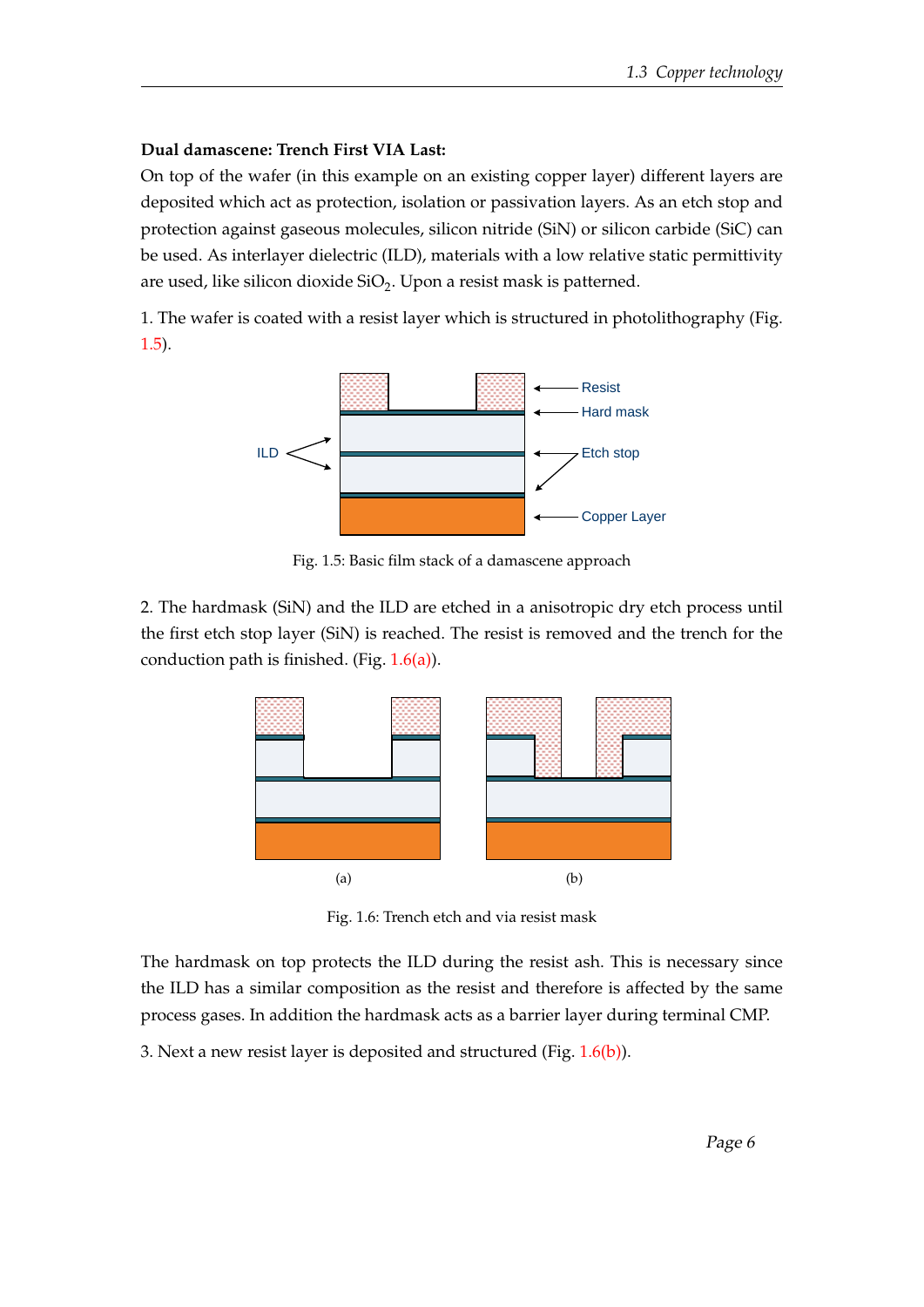4. Finally the vias are opened in an anisotropic etch process.

With a low energetic etch process, the bottom etch stop is opened to avoid sputtering of the copper beneath which could deposit on the sidewalls and diffuse into the ILD. The resist is removed and a thin layer of tantalum is deposited as a barrier which prevents later deposited copper from diffusing into the ILD (fig. [1.7\(a\)\)](#page-11-2).

<span id="page-11-2"></span><span id="page-11-0"></span>

<span id="page-11-3"></span>Fig. 1.7: Final structure after etch and copper deposition

5. A thin copper layer acts as a seed layer, so that the vias and trenches can be filled in a galvanically process (Fig. [1.7\(b\)\)](#page-11-3).

<span id="page-11-1"></span>6. The deposited copper is planished in a CMP process (Fig. [1.8\)](#page-11-1).



Fig. 1.8: Damascene stack after metallization and CMP

The big disadvantage of this process is the thick resist layer which is deposited after the trenches have been etched (3). To etch the tiny vias in such a thick resist layer is very difficult. For this reason the TFVL approach is done at larger structures only.

#### **Dual damascene: VIA First Trench Last:**

The VFTL approach is alike the TFVL process but now the vias are created first.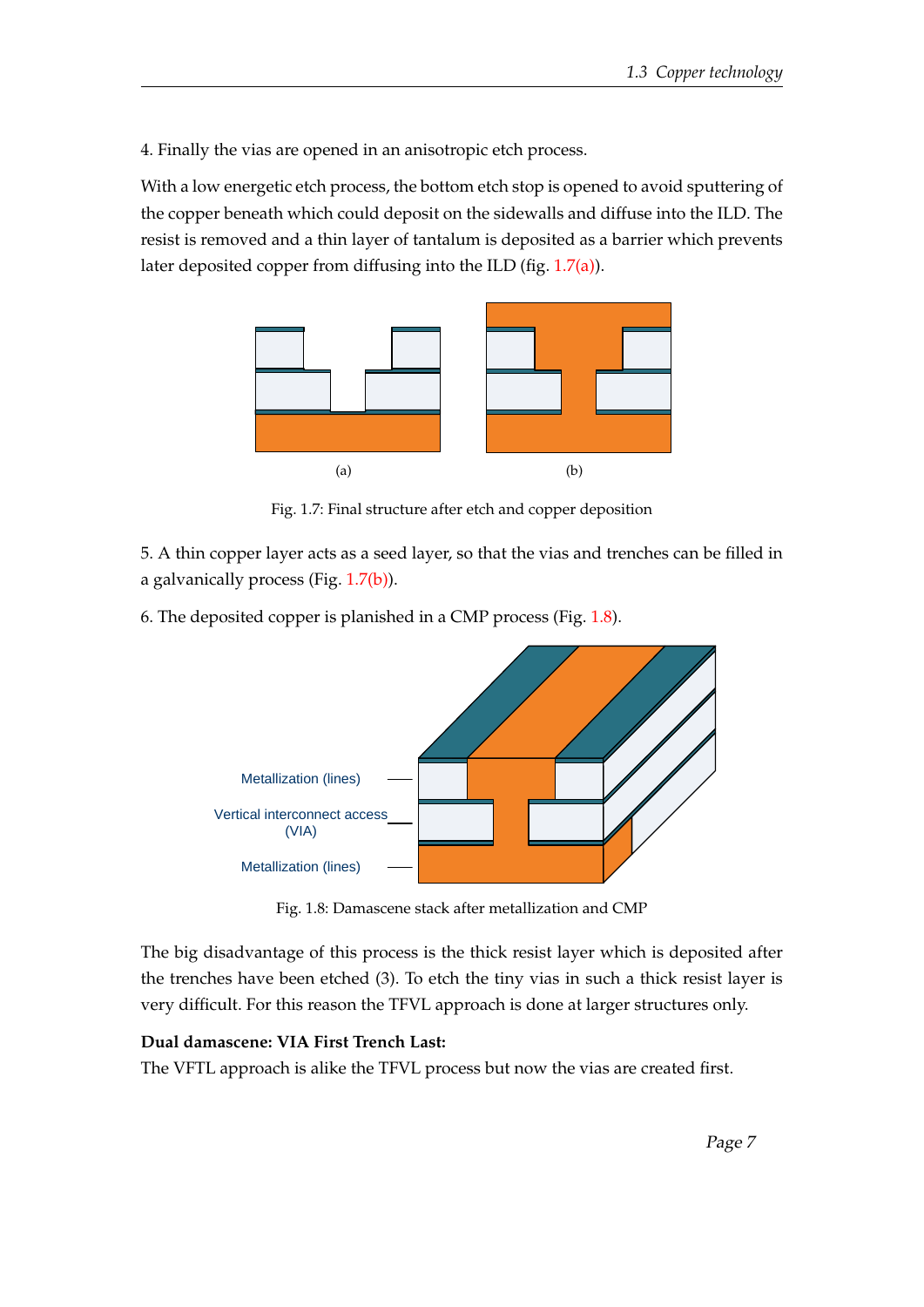1. A resist layer to form the vias is structured and the vias transferred into the ILD by an anisotropic etch process till the bottom etch stop layer is reached. To prevent copper from being sputtered out of the metallization beneath, the etch stop must not be opened (Fig. [1.9\)](#page-12-0).

<span id="page-12-0"></span>

Fig. 1.9: Damascene stack after VIA etch

<span id="page-12-2"></span><span id="page-12-1"></span>2. Subsequent the resist is removed, a new resist layer is patterend which represents the trenches; also the previously opened vias are filled with resist (Fig. [1.10\(a\)\)](#page-12-2).



<span id="page-12-3"></span>Fig. 1.10: Photolithography and trench etch

3. During the trench etch, the bottom etch stop is covered by resist. Next the bottom etch stop is opened in a low energetic process and a tantalum barrier and a copper seed layer are deposited (Fig. [1.10\(b\)\)](#page-12-3).

4. After the copper deposition, the metal is planished in a CMP process (Fig. [1.11\)](#page-13-1).

In the single damascene process, the via layer and the trench layer are deposited and structured one after each other, so that there are more process steps needed (ILD deposition ⇒ VIA structuring ⇒ copper deposition ⇒ planarization ⇒ ILD deposition ⇒ trench structuring  $\Rightarrow$  copper deposition  $\Rightarrow$  planarization).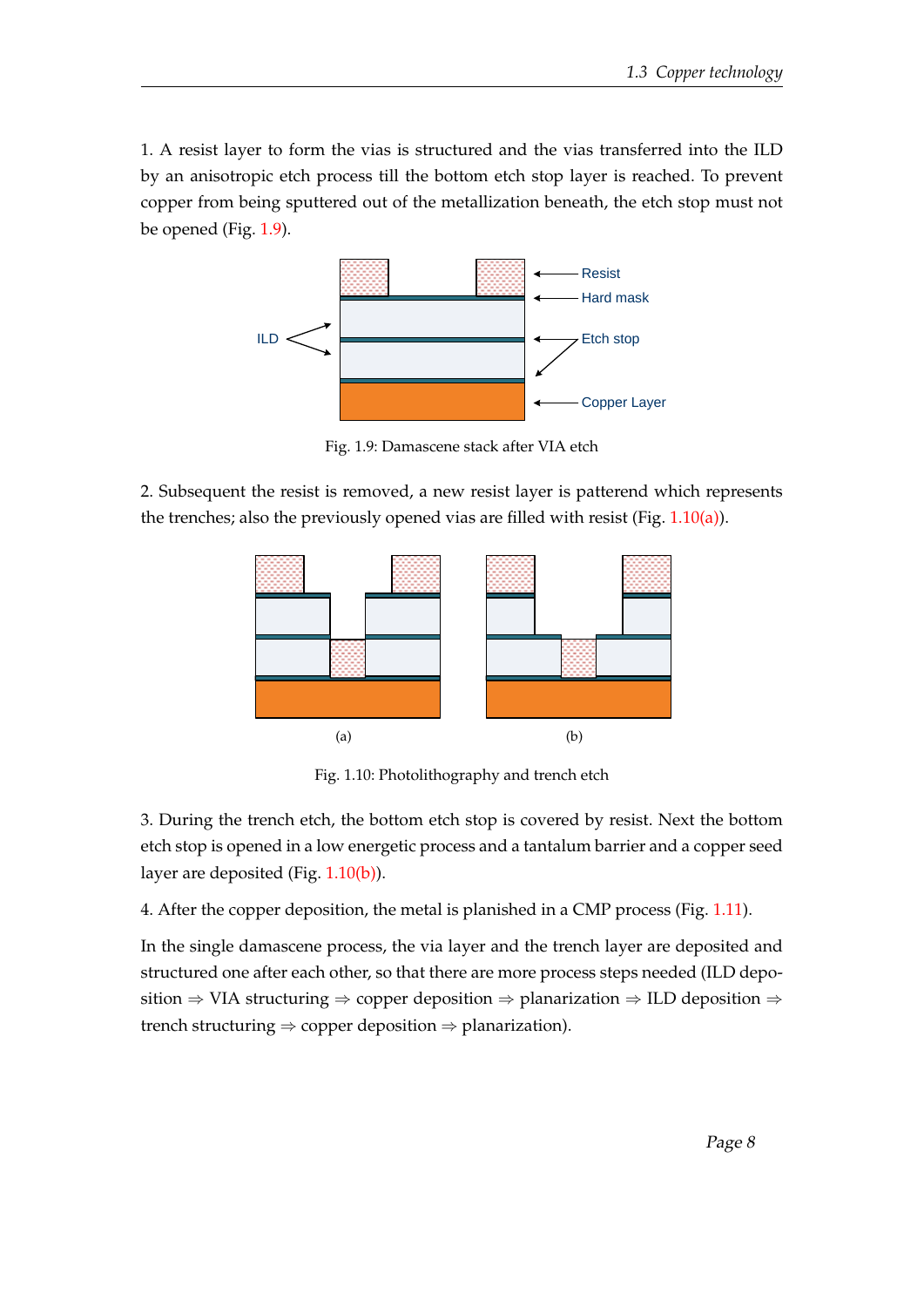<span id="page-13-1"></span>

Fig. 1.11: Damascene stack after metallization and CMP

#### <span id="page-13-0"></span>**1.3.3 Low-k technology**

Since there is a proceeding miniaturization of the structures on microchips to increase packing density, reduce power consumption, and increase switching speeds, the conductors for wiring are moving closer and closer together in vertical and horizontal direction. To isolate the conductors from each other additional films like silicon dioxide  $SiO<sub>2</sub>$  have to be deposited as an interlayer dielectric (ILD).

If conductors run parallel or cross each other on different layers upon another, parasitic capacities are created. The conductors represent the electrodes while the  $SiO<sub>2</sub>$ in-between is the dielectric.

<span id="page-13-3"></span><span id="page-13-2"></span>

<span id="page-13-4"></span>Fig. 1.12: [\(a\)](#page-13-3) Traditional capacitor and [\(b\)](#page-13-4) crossing of two conductors

The capacity  $C$  is given by: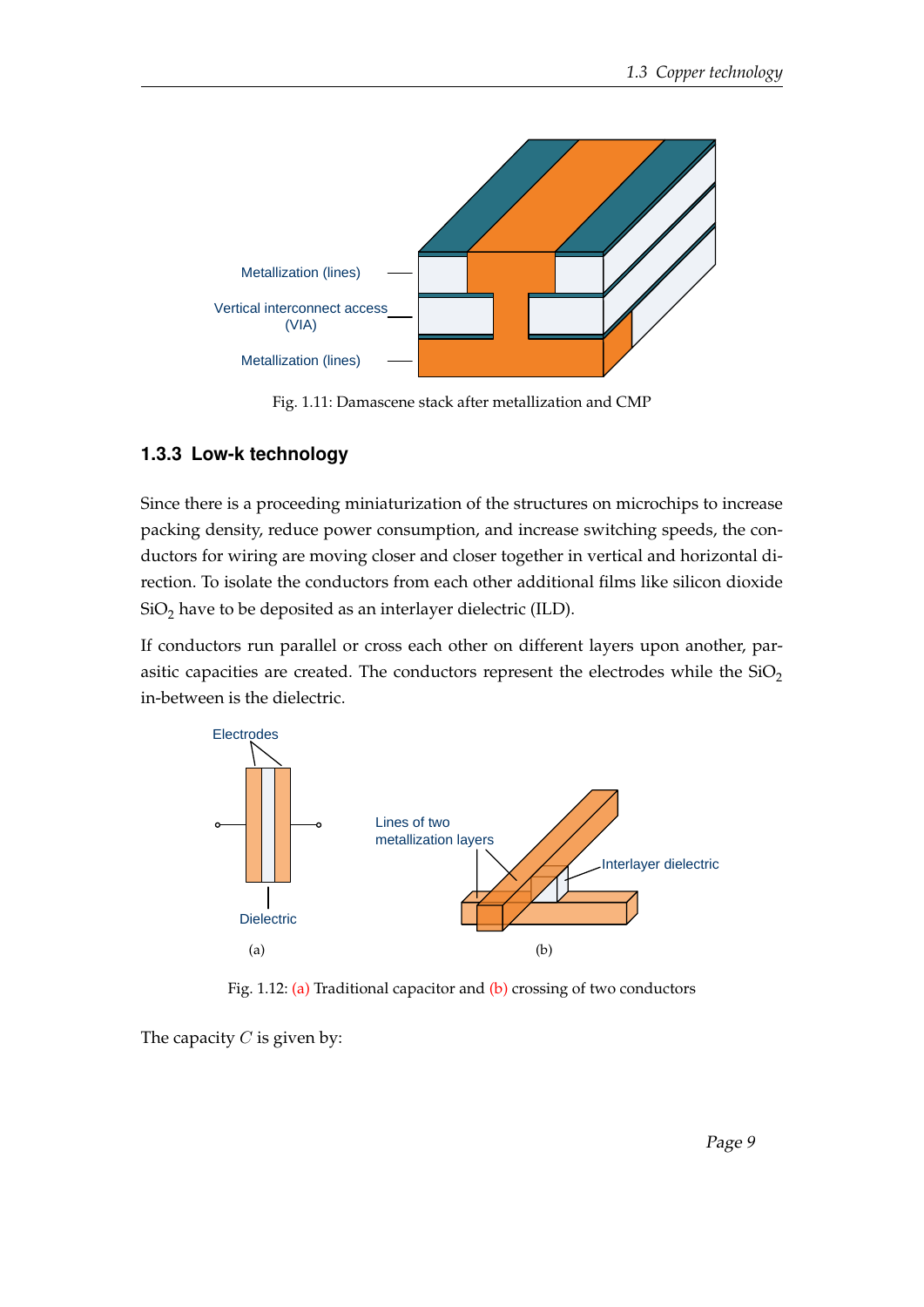$$
C=\frac{e_0 e_r A}{d}
$$

Where d stands for the distance of the electrodes, A is the area of the electrodes,  $\epsilon_0$ the vacuum permittivity and  $\epsilon_r$  (often  $\kappa$  (Kappa) or simplified k) the relative static permittivity of the ILD.

The value of the parasitic capacity influences the electric properties such as the switching speed or the power consumption of a chip, and therefore one tries to decrease C. Theoretical this can be done if  $\epsilon_0$ ,  $\epsilon_r$  and A are decreased or if d is increased. However, as mentioned above  $d$  is getting smaller and smaller,  $A$  is preset by electrical requirements and  $\epsilon_0$  is a physical constant. Thus the capacity can only be reduced by decreasing  $\epsilon_r$ .

To sum it up, one needs dielectrics with a  $low \epsilon_r$ :  $low \epsilon$ .

The traditional dielectric, SiO<sub>2</sub>, has a relative permittivity of about 4. Low-k referes to materials whose  $\epsilon_r$  is less than that of silicon dioxide. Beyond that there will be Ultra-Low-k materials with an  $\epsilon_r$  of less than 2.4. The permittivity referes to the polarization (dislocation of charge carriers in the insulator) in the dielectric and is the factor by which the charge of a capacitor is increased relative to vacuum or by which the electric field inside the capacitor is weakened.

To reduce the permittivity there are basically two possibilities:

- the polarizability of bonds inside the dielectric has to be decreased
- the quantity of bonds has to be reduced by introduction of porosity in the dielectric

The polarizability can be decreased by materials with less polar groups. Candidates are fluorined (FSG,  $\epsilon_r$  3.6) or organic (OSG) silicon oxides. However, for smaller and smaller structures this approach isn't sufficient, thus porous films have been introduced. By introduction of porosity there is "empty space" inside the ILD which has in case of air - a permittivity of about 1, and therefore  $\epsilon_r$  is reduced for the entire layer. The pores can be introduced by adding polymers which are expelled later by thermal annealing. In case of silicon dioxide one needs about 50 % of pores in the material to achieve a permittivity of 2. If a dielectric is used whose permittivity is 2.5 without porosity, only 22 % pores have to be introduced to achieve a permittivity of 2.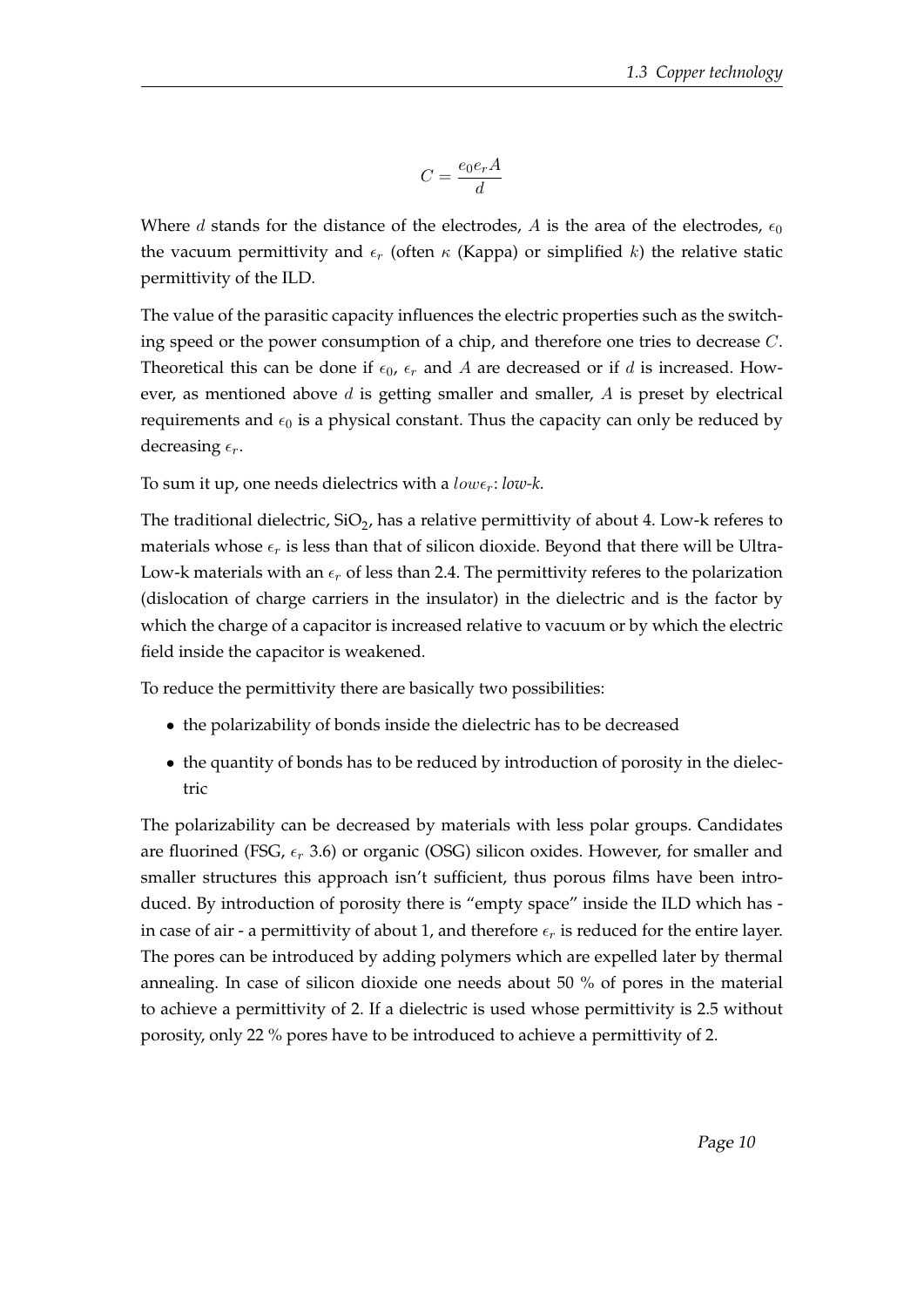<span id="page-15-0"></span>

Fig. 1.13: Relative static permittivity against porosity

However, there are several issues to overcome, if one wants to bring in such new materials into semiconductor fabrication.

Due to porosity the density is reduced which results in a lower mechanical resistance. In addition process gases or copper can diffuse into the ILD and cause damage and thus increasing the permittivity or leakage. To counteract this issues, the pores have to be distributed evenly and must not be in contact with each other. To avoid a diffusion of copper, a thin barrier layer has to be deposited in a seperate process or the pores at the surface have to be closed by ion bombardment.

<span id="page-15-1"></span>Like the photoresist used for manufacturing, the organic ILD is composed of hydrocarbon. If the resist is stripped in an ash process, the ILD is affected as well. To avoid this issue, additional layers (like silicon nitride as hardmask) have to be introduced in the film stack.

| Chemical formula k value          |      |  |  |  |  |  |  |
|-----------------------------------|------|--|--|--|--|--|--|
| SiO <sub>2</sub>                  | 4,0  |  |  |  |  |  |  |
| $SiO_{1.5}CH_3$                   | 3,0  |  |  |  |  |  |  |
| $SiO(CH_3)$                       | 2,7  |  |  |  |  |  |  |
| $\text{SiO}_{0.5}(\text{CH}_3)_3$ | 2,55 |  |  |  |  |  |  |

Tab. 1.1: Overview of organic silicon oxides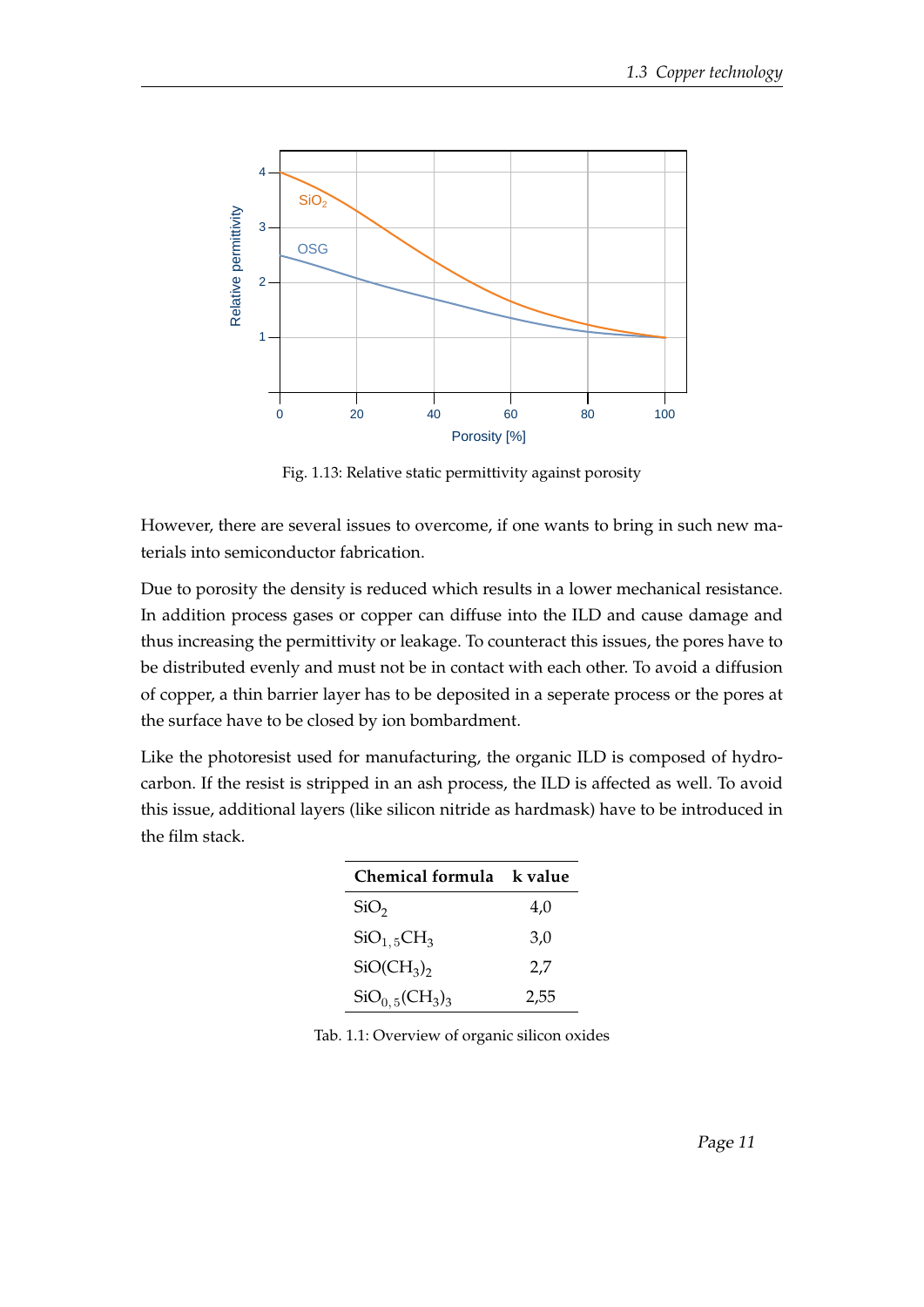## <span id="page-16-0"></span>**1.4 Metal semiconductor junction**

#### <span id="page-16-1"></span>**1.4.1 Metal semiconductor junction**

Subsequent to the manufacturing of transistors in the silicon substrate, the devices have to be connected to each other to realize an integrated circuit. The gate has to be contacted to control the current through the transistor, while the doped source and drain electrodes have to be contacted as well. This results in problems because of the doping. Both source and drain are impurified with dopants and thus contain additional charge carriers; electrons in n-doped crystals, holes in p-doped crystals.

Here the Fermi level is of interest. The Fermi level represents the highest energy level at which electrons can occur at absolute zero (-273,15 ◦C). In conductors there are electrons in the valence band and in the energetic higher conduction band, thus the Fermi level is at the level of the conduction band. For illustration: a see has a surface - Fermi energy - with water molecules - electrons - beneath it.

<span id="page-16-2"></span>

Fig. 1.14: Fermi level in metals

In doped semiconductors there are impurities as donors or acceptors in the lattice. In a p-doped semiconductor the Fermi level is next to the valence band, since electrons from the valence band can easily be lifted into the energy level of the dopant. According to this, the Fermi level in n-doped material lies next to the conduction band since electrons of donors can easily be lifted into the conduction band of the silicon crystal.

If one connects a metal to a semiconductor the Fermi levels of both materials have to equal, next to the interface the Fermi level is constant.

Because the conduction band in the semiconductor is energetic higher than the Fermi level, electrons flow into the metal since they always want to achieve the lowest energy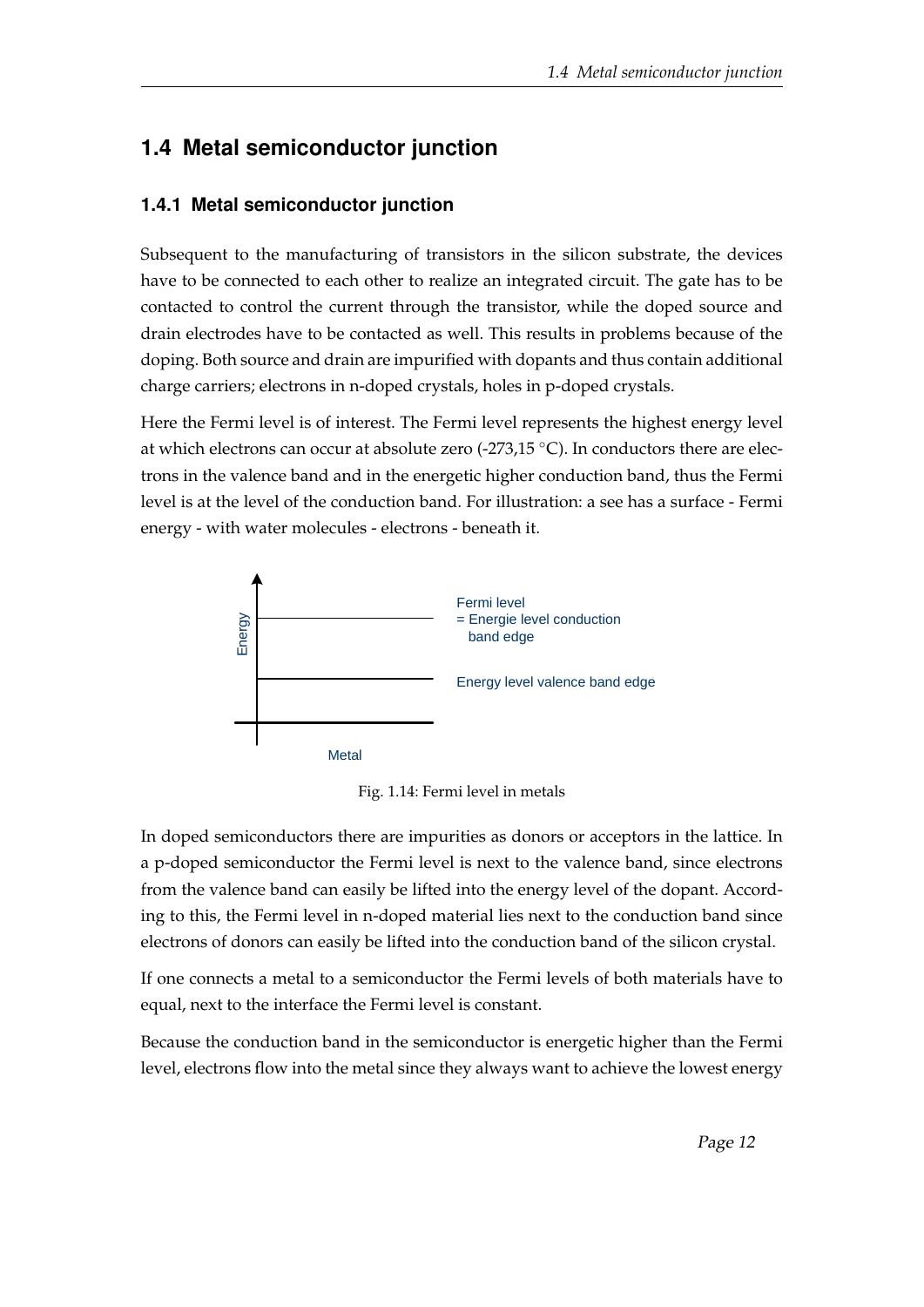<span id="page-17-0"></span>

Fig. 1.15: Fermi level in doped semiconductors

<span id="page-17-1"></span>

Fig. 1.16: Band model before the contact

state. Thus the probability density of electrons in the conduction band of the semiconductor decreases and therefore the distance between the conduction band and the Fermi level increases (the Fermi level represents the highest energy state at which electrons occur, and those flowed off). The electrons leave positively charged ions behind, and therefore a depletion zone remains. The bending of the energy band illustrates the potential barrier (Schottky barrier) which remaining electrons have to surpass to flow into the metal.

The width  $w$  of the depletion zone depends on the intensity of the doping. The migrated electrons lead to a negatively charged region in the metal which is limited to the surface.

This metal semiconductor junction results in a nonlinear current-voltage characteristic, a so-called Schottky diode. This barrier can be surpassed by electrons due to temperature or by tunneling due to an electric field.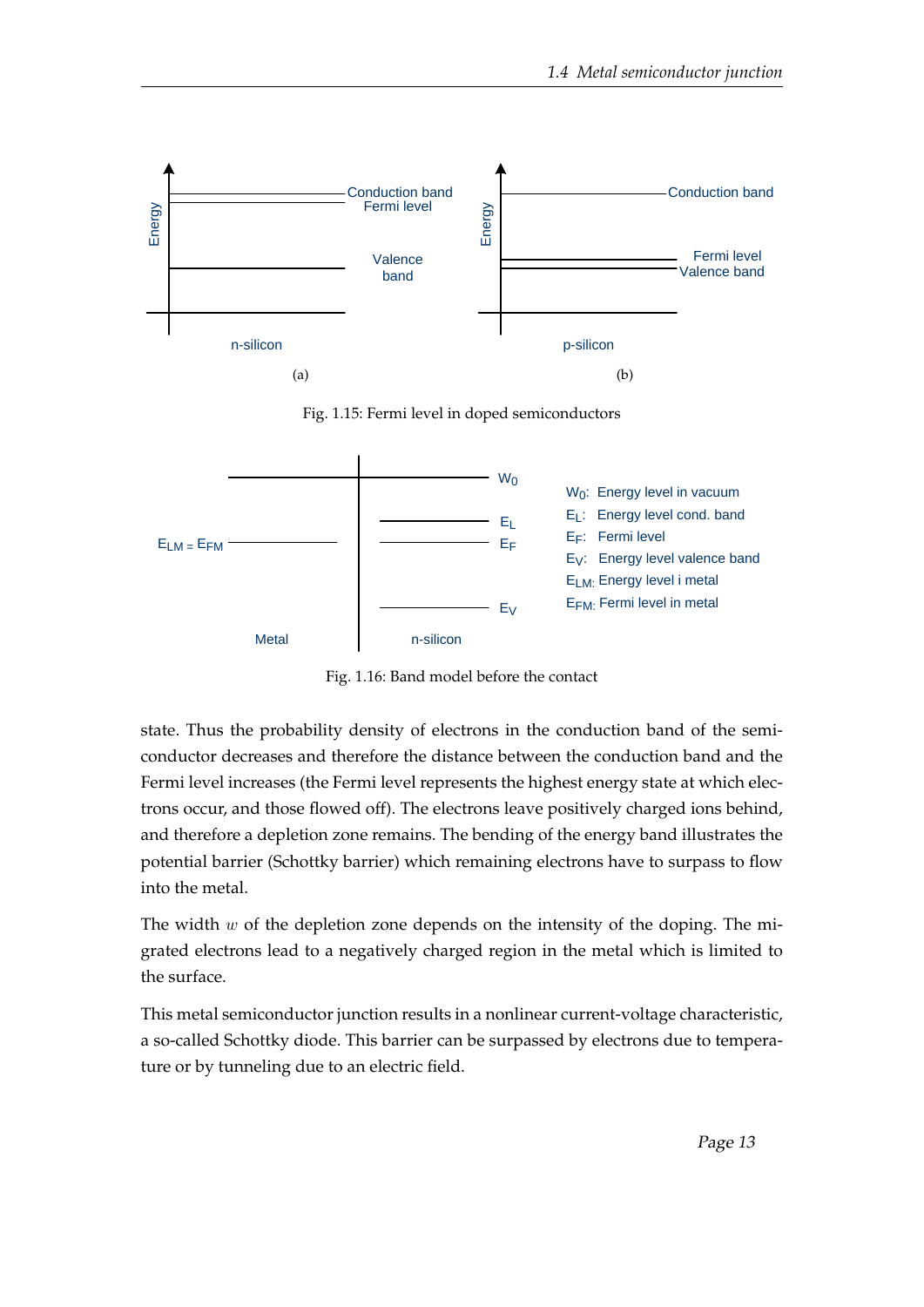<span id="page-18-0"></span>

Fig. 1.17: Band model after the contact

<span id="page-18-1"></span>Depending on the application this diode effect either is wanted or not. To achieve an ohmic contact (which means a contact without this potential barrier) the contact can be doped with high intensity, thus the width of the depletion zone decreases and the contact has a linear current-voltage characteristic because of tunneling.



Fig. 1.18: Band model after  $n^+$ -doping

Because aluminum is integrated as an acceptor (picks up electrons) a p-doped interface occurs, leading to an ohmic contact in case of a p-doped semiconductor. In case of a ndoped semiconductor, however, aluminum leads to an inverted doping which results in a p-n junction: a diode. To avoid this there are two possibilities:

- the n-doped region is doped with such a high intensity that aluminum can only decrease the doping but not invert it
- an interlayer made of titan, chrome, or palladium prevents the inversion of the n-doped region

To enhance the contact, silicides (silicon on combination with metals) can be deposited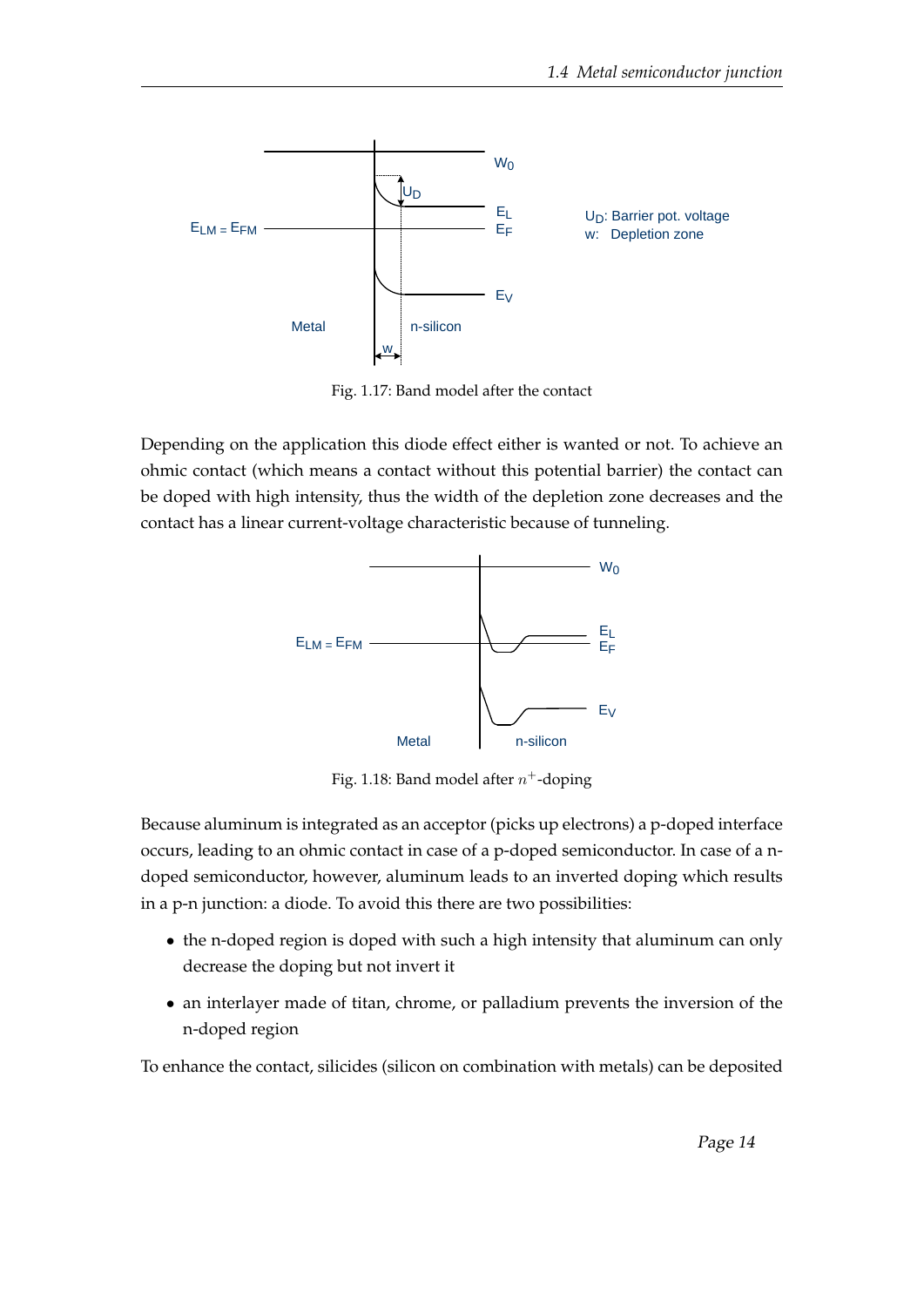at the contact area.

<span id="page-19-1"></span>In metal p-semiconductor junctions there is a band bending downwards, due to the exchance of charge carriers of the metal and the semiconductor. The problems mentioned above do not appear in this case because electrons from the energetic higher conduction band can flow into the metal continuously.



Fig. 1.19: Band model after the contact of metal and p-semiconductors

In contrast to the diode in the p-n junction, whose switching speed depends on the diffusion of electrons and holes, Schottky diodes have a very high switching speed. Thus they are suitable as protective diodes to inhibit voltage peaks.

#### <span id="page-19-0"></span>**1.4.2 Band model of p-n junctions**

<span id="page-19-2"></span>Because the Fermi level has to be constant, there is a band bending in p-n junctions as well. This bending illustrates the depletion zone which occurs because of the migrated charge carriers which is the potential barrier that prevents a further diffusion of electrons and holes in equilibrium (without an applied voltage). In silicon this potential barrier is about 0.7 V.



Fig. 1.20: Band model at the interface of n- and p-doped semiconductors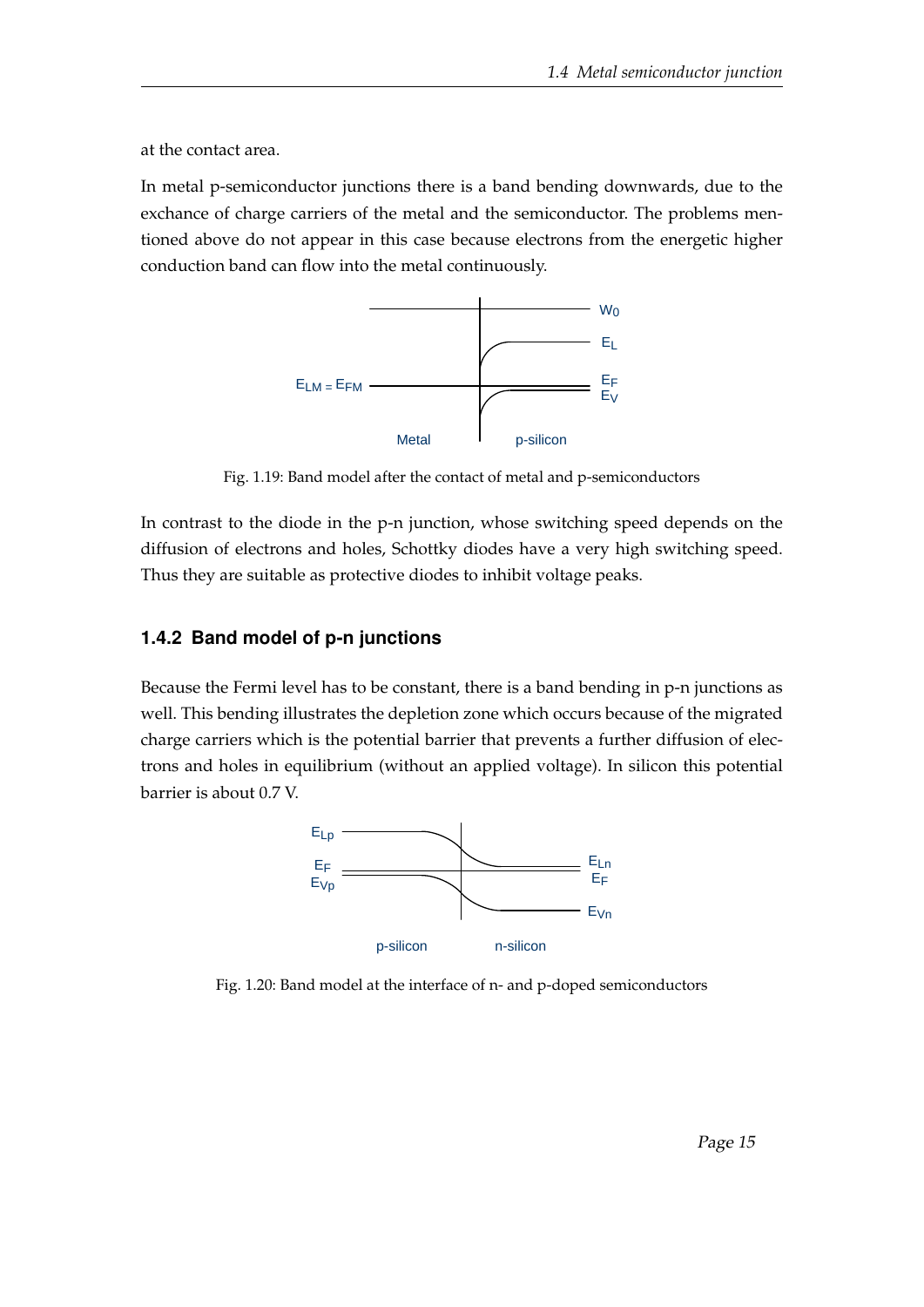### <span id="page-20-0"></span>**1.5 Wiring**

#### <span id="page-20-1"></span>**1.5.1 Wiring**

The wiring of an integrated circuit can take up to 80 % of the chip's surface, that's why techniques habe been developed to stack the wiring on top of the wafer in multiple layers. The amount of wires with only one additional layer can be reduced about 30 %.

Between the wires, isolation layers (oxide) are deposited, the metal layers are connected through vertical interconnect accesses (via). In today's microchips there are seven or more layers integrated. Edges and steps have to be rounded since the conformity of the metallization layers is not very good. This leads to bottlenecks in which current densities are increased so that electromigration occurs. To remove edges and steps there are several possibilities for planarization.

#### <span id="page-20-2"></span>**1.5.2 BPSG reflow**

The reflow technique uses doped glasses like phosphorus silicate glass (PSG) or boron phosphorus silicate glass (BPSG). In a high temperature process the glasses melt and result in an uniform surface. Due to high temperature this technique can't be used for planarization of a metallization layer.

#### <span id="page-20-3"></span>**1.5.3 Reflow back etching**

On top of the wafer a layer of silicon dioxide is deposited which is at least as thick as the highest step on the wafer. Next the oxide is coated with a resist or polyimide layer which is thermal treated for stabilization. In dry etching, the resist/polyimide and the silicon dioxide are removed with identical etch rates (selectivity of 1), thus resulting in a planished surface.

Besides the resist/polyimide, a so-called spin on glass (SOG) can be deposited on the wafer. Thus a planished layer can be produced which is stabilized during a post anneal step. An additional oxide layer is not necessary. However, all of these techniques can planish local steps only and are not sufficient for total leveling.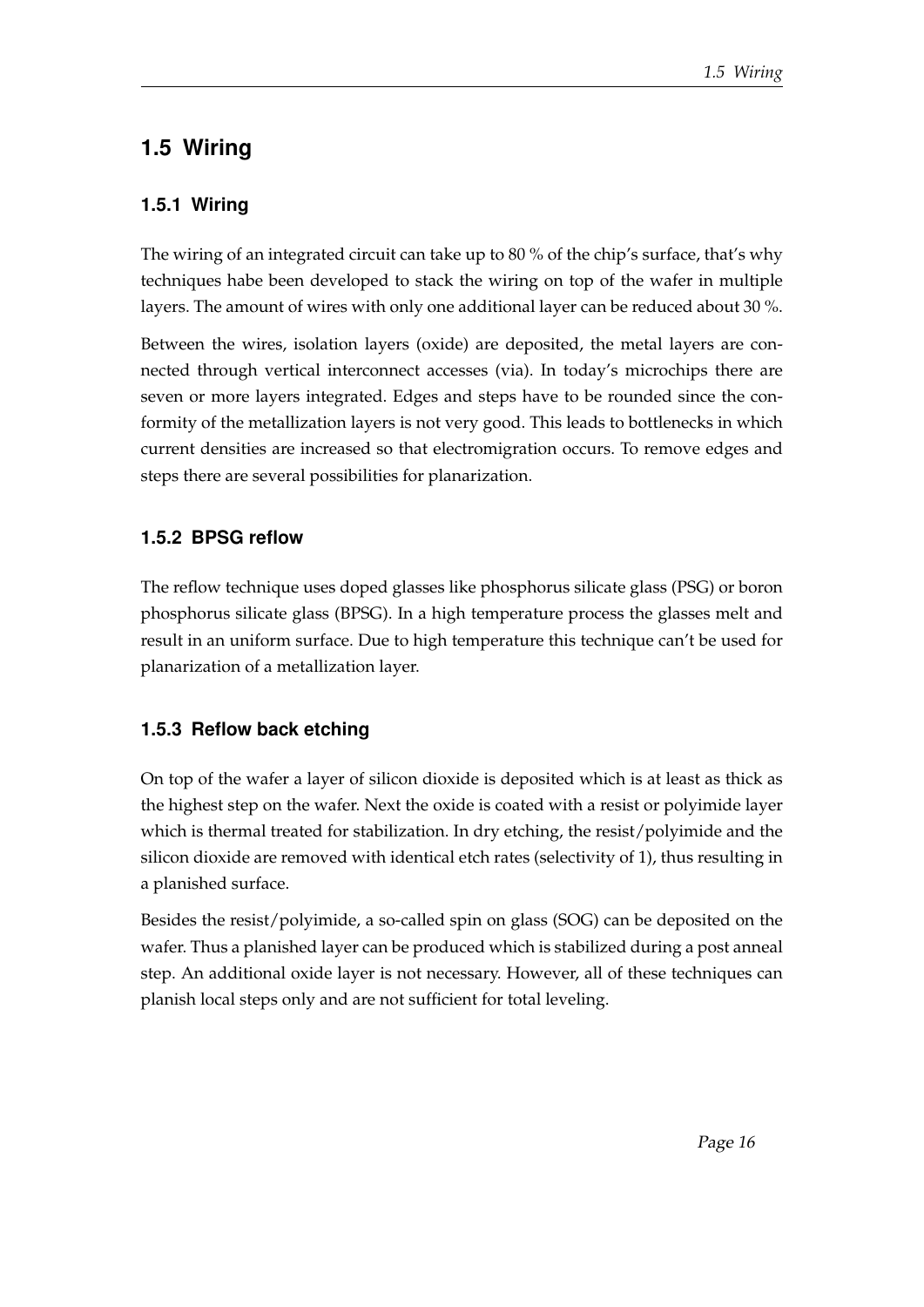<span id="page-21-1"></span>

Fig. 1.21: Reflow back etching process

#### <span id="page-21-0"></span>**1.5.4 Chemical mechanical polishing**

The chemical mechanical polishing/planarization (CMP) provides an uniform surface of the entire wafer. For this, an oxide is deposited on the wafer which is as thick as the highest step. The wafer is held upside down and pressed onto a polish plate. The wafer as well as the plate rotate in opposite directions and also move in horizontal directions. To support the process a slurry is used which contains abrasives and chemicals.

<span id="page-21-2"></span>

Fig. 1.22: Illustration of a polisher

Even if this process seems to be very rough it allows a surface which has an irregularity of only a few nanometers and thus is the optimal process for planarization.